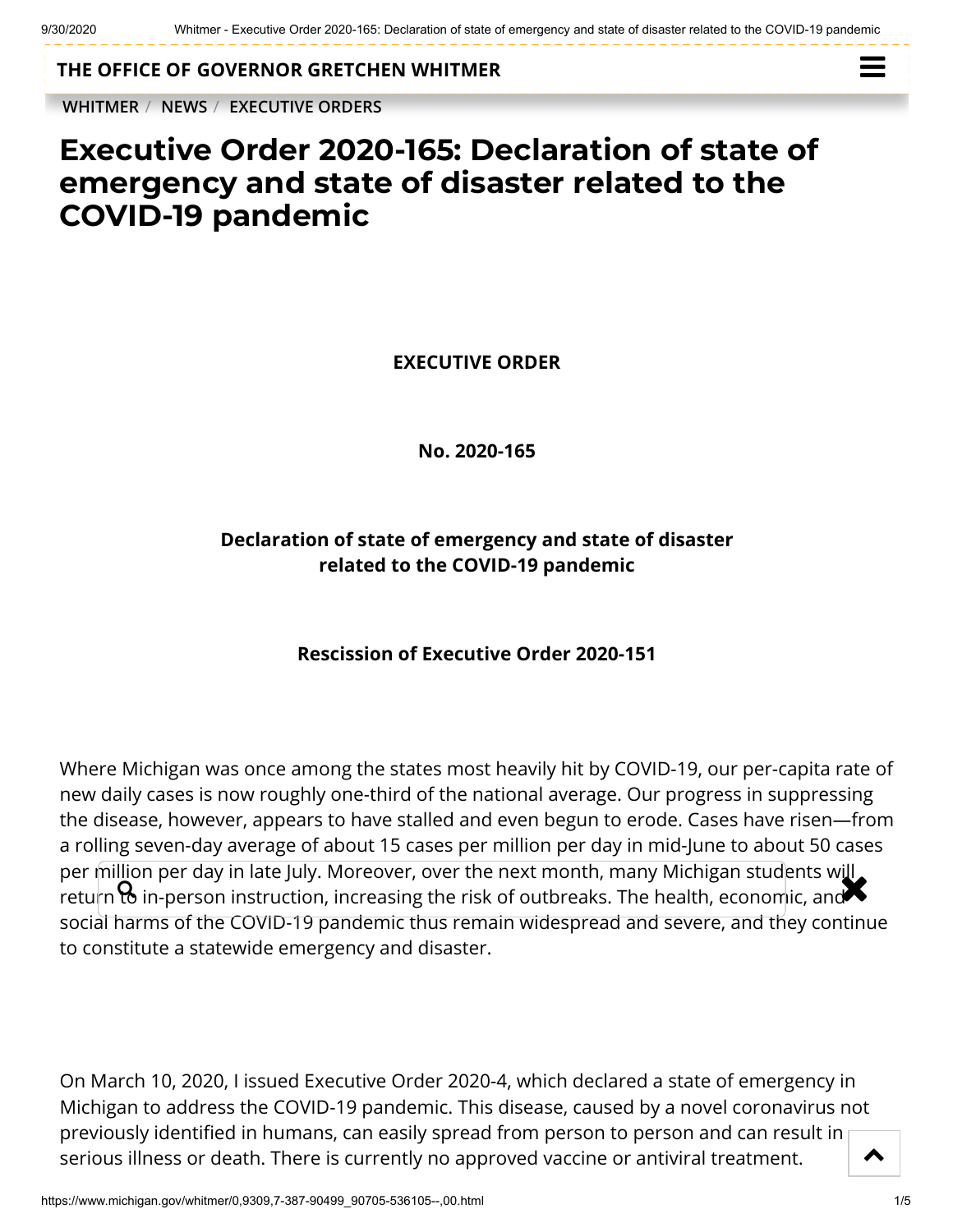Scarcely three weeks later, the virus had spread across Michigan. As of April 1, 2020, the state had 9,334 confirmed cases of COVID-19 and 337 deaths from the disease, with many thousands more infected but not yet tested. Exactly one month later, this number had ballooned to 42,356 confirmed cases and 3,866 deaths from the disease—a tenfold increase in deaths. The virus's rapid spread threatened to overwhelm the state's health care system: hospitals in multiple counties were reportedly at or near capacity; medical personnel, supplies, and resources necessary to treat COVID-19 patients were in high demand but short supply; dormitories and a convention center were being converted to temporary field hospitals.

On April 1, 2020, in response to the widespread and severe health, economic, and social harms posed by the COVID-19 pandemic, I issued Executive Order 2020-33. This order expanded on Executive Order 2020-4 and declared both a state of emergency and a state of disaster across the state of Michigan. Like Executive Order 2020-4, this declaration was based on multiple independent authorities: section 1 of article 5 of the Michigan Constitution of 1963; the Emergency Management Act, 1976 PA 390, as amended, MCL 30.401 et seq.; and the Emergency Powers of the Governor Act of 1945, 1945 PA 302, as amended, MCL 10.31 et seq. On April 7, 2020, the Michigan legislature adopted a concurrent resolution to extend the states of emergency and disaster declared under the Emergency Management Act until April 30, 2020.

On April 30, 2020, finding that COVID-19 had created emergency and disaster conditions across the State of Michigan, I issued Executive Order 2020-67 to continue the emergency declaration under the Emergency Powers of the Governor Act, as well as Executive Order 2020-68 to issue new emergency and disaster declarations under the Emergency Management Act.

Those executive orders have been challenged in *Michigan House of Representatives and* Michigan Senate v Whitmer. On May 21, 2020, the Court of Claims ruled that Executive Order 2020-6 $\vec{a}$  is a valid exercise of authority under the Emergency Powers of the Governor Act, but<br>that Executive Order 2020, 68 is not a valid exercise of authority under the Emergency that Executive Order 2020-68 is not a valid exercise of authority under the Emergency Management Act. Both of those rulings have been appealed; the Court of Appeals has conducted oral argument and an opinion will be issued by August 21, 2020.

https://www.michigan.gov/whitmer/0,9309,7-387-90499\_90705-536105--,00.html 2/5 Since I first declared an emergency in response to this pandemic, my administration has taken aggressive measures to fight the spread of COVID-19, prevent the rapid depletion of this state's critical health care resources, and avoid needless deaths. The best way to slow the spread of the virus is for people to stay home and keep their distance from others. To that end, and in keeping with the recommendations of public health experts, I issued orders restricting access to places of public accommodation and school buildings, limiting gatherings and travel, and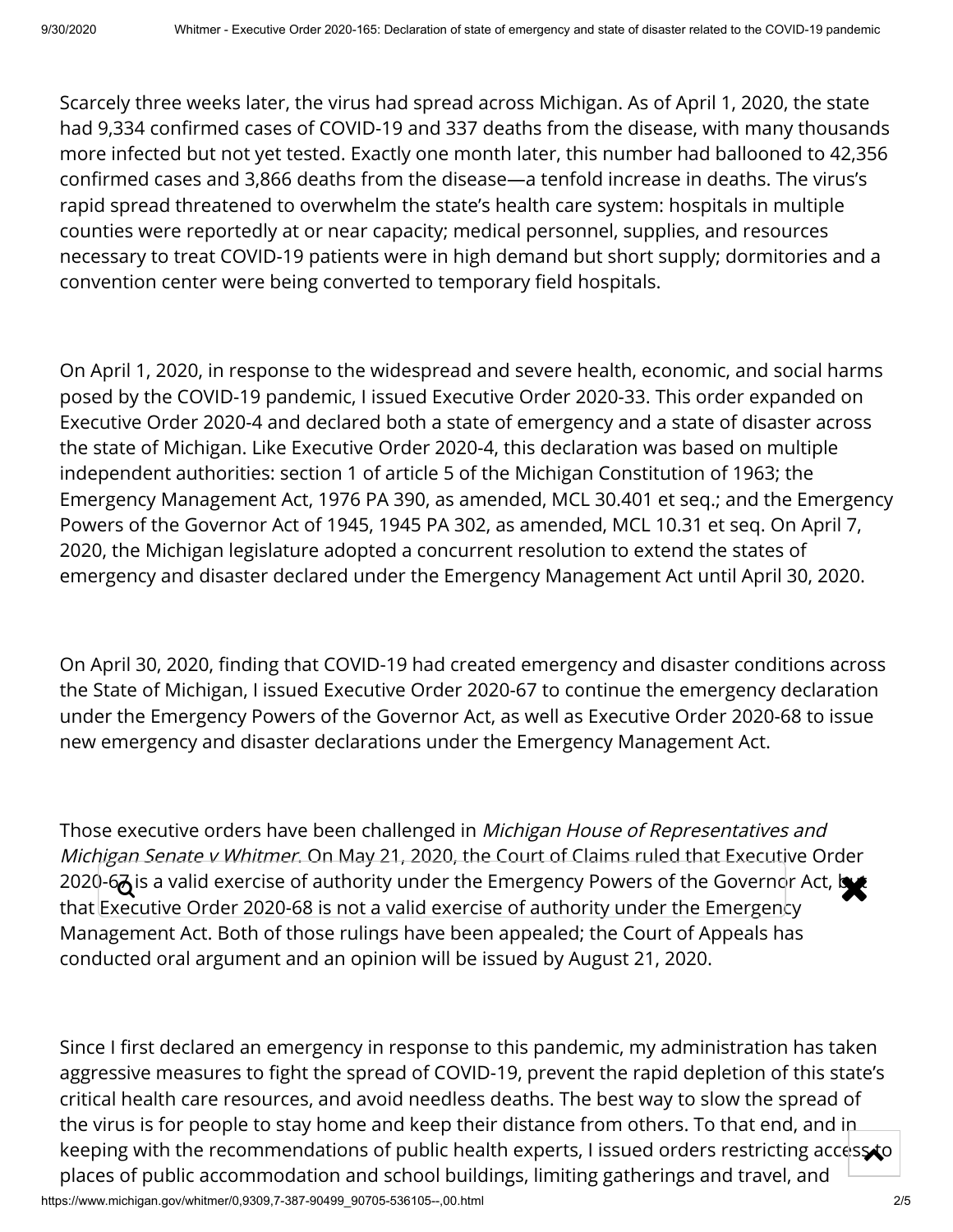requiring workers who are not necessary to sustain or protect life to remain at home. I also issued orders enhancing the operational capacity and efficiency of health care facilities and operations, allowing health care professionals to practice to the full extent of their training regardless of licensure, and facilitating the delivery of goods, supplies, equipment, and personnel that are needed to combat this pandemic. And I took steps to build the public health infrastructure in this state that is necessary to contain the spread of infection.

These statewide measures were effective. For example, a report released by the Imperial College COVID-19 Response Team showed that my actions signicantly lowered the number of cases and deaths that would have occurred had the state done nothing. And while the virus remains aggressive and persistent—on August 6, Michigan reported a total of 84,707 confirmed cases and 6,221 deaths—the strain on our health care system has relented, even as our testing capacity has increased.

With the steep reduction in case counts, I moved progressively to relax restrictions on business activities and daily life. On June 1, I announced that most of the state would move to Phase 4 of my Safe Start plan, thereby allowing retailers and restaurants to resume operations. Hair salons and other personal care services followed two weeks later. And on June 10, I moved the Upper Peninsula and the region surrounding Traverse City to Phase 5, allowing for the reopening of movie theaters, gyms, bowling alleys, and other businesses.

Since then, however, our progress in suppressing the pandemic has stalled and begun to erode. Every region in Michigan has seen an uptick in new cases, and daily case counts in late July exceeded 50 cases per million statewide. Our statewide positivity rate has also increased, from a low of 2% in mid-June to 3.5% in late July. The increase in cases reflects a national trend: COVID-19 cases are growing or holding steady in 40 states and deaths from COVID-19 are increasing in most of those states as well.

Michigan now faces an acute risk of a second wave, one that not only threatens lives but may also je@ardize the reopening of schools in the fall. In response, I have paused the reopening of our <del>economy. Gyms and performance venues remain closed across most of the stat</del>e, and large gatherings remain curtailed. At the same time, consistent with the accumulating evidence that COVID-19 often spreads via aerosolized droplets, I have adopted additional measures including the closure of certain bars, and a requirement that stores refuse entry and service to those without face coverings—to reduce the risk of spread in indoor spaces. Life will not be back to normal for some time to come.

 $\blacktriangle$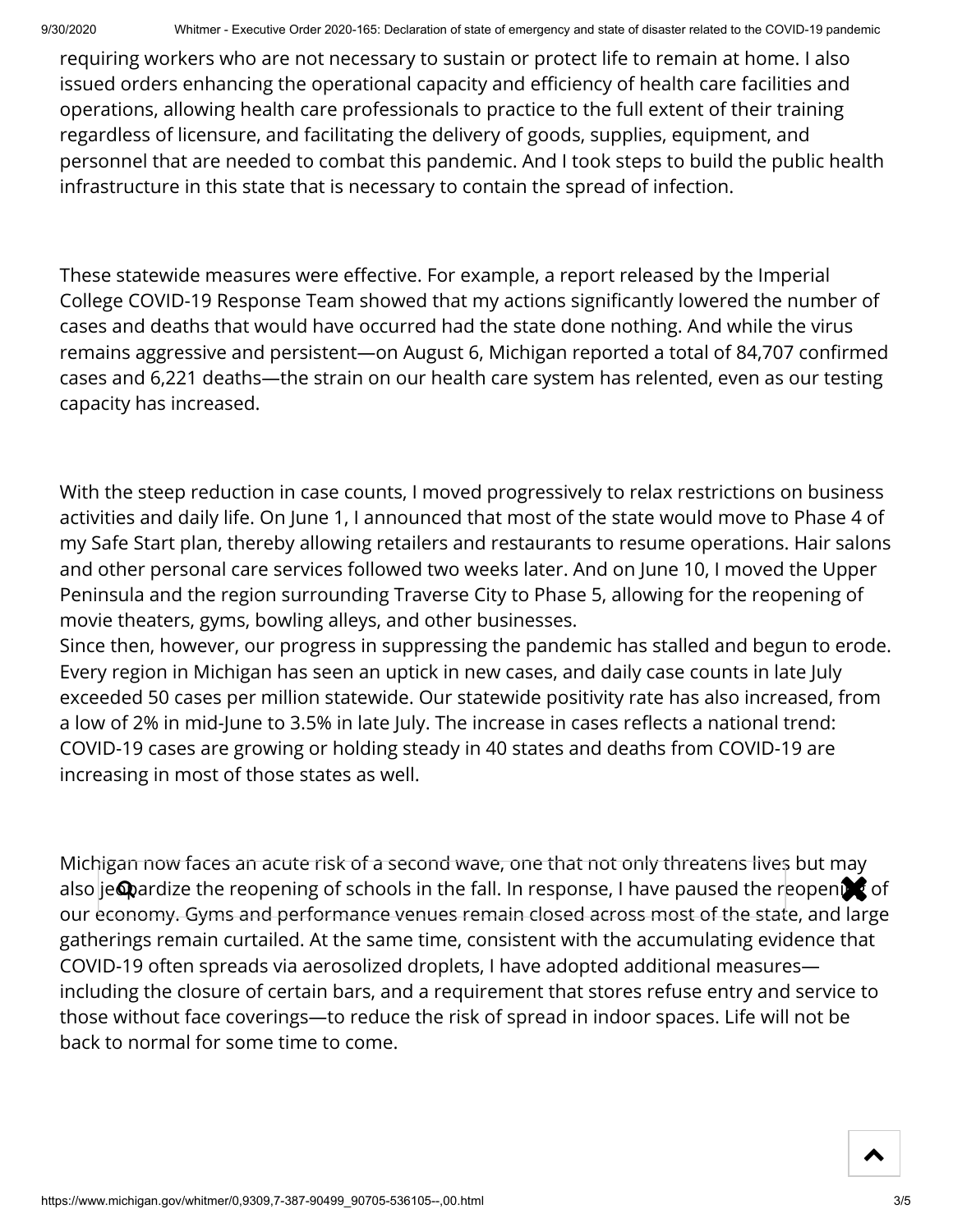In the meantime, the economic toll continues to mount. Between March 15 and May 30, Michigan received 2.2 million initial unemployment claims—the fifth-highest nationally, amounting to more than a third of the Michigan workforce. During this crisis, Michigan has often processed more unemployment claims in a single day than in the most painful week of the Great Recession, and the state already saw its highest unemployment rate since the Great Depression (22.7% in April). The Michigan Department of Treasury predicts that this year the state will lose between \$1 and \$3 billion in revenue. Even as Michigan experiences unemployment rates not seen in decades, federal unemployment assistance has expired, with Congress deadlocked over a renewal. Until it is renewed, the additional \$600 federal pandemic benefit will no longer flow to Michigan families. Without that money, many families in Michigan will struggle to pay their bills or even put food on the table.

In addition to these challenges, many Michigan students will return to in-person instruction over the next month, increasing the risk of outbreaks. States that have reopened schools have already begun to see new cases—a second-grader in Cherokee County, Georgia, a middle schooler in Greenfield, Indiana, and a high schooler in Corinth, Mississippi, have already tested positive for COVID-19 after attending school in person, triggering quarantines in those districts.

The health, economic, and social harms of the COVID-19 pandemic thus remain widespread and severe, and they continue to constitute a statewide emergency and disaster. Though local health departments have some limited capacity to respond to cases as they arise within their jurisdictions, state emergency operations are necessary to bring this pandemic under control in Michigan and to build and maintain infrastructure to stop the spread of COVID-19, trace infections, and to quickly direct additional resources to hot-spots as they emerge. State assistance to bolster health care capacity and flexibility also has been, and will continue to be, critical to saving lives, protecting public health and safety, and averting catastrophe. Moreover, state disaster and emergency recovery efforts remain necessary not only to support Michiganders in need due to the economic effects of this pandemic, but also to ensure that the prospect of lost income does not impel workers who may be infected to report to work.



Statewide coordination of these efforts is crucial to creating a stable path to recovery. Until that recovery is underway, the economic and fiscal harms from this pandemic have been contained, and the threats posed by COVID-19 to life and the public health, safety, and welfare of this state have been neutralized, statewide disaster and emergency conditions will exist.

 $\blacktriangle$